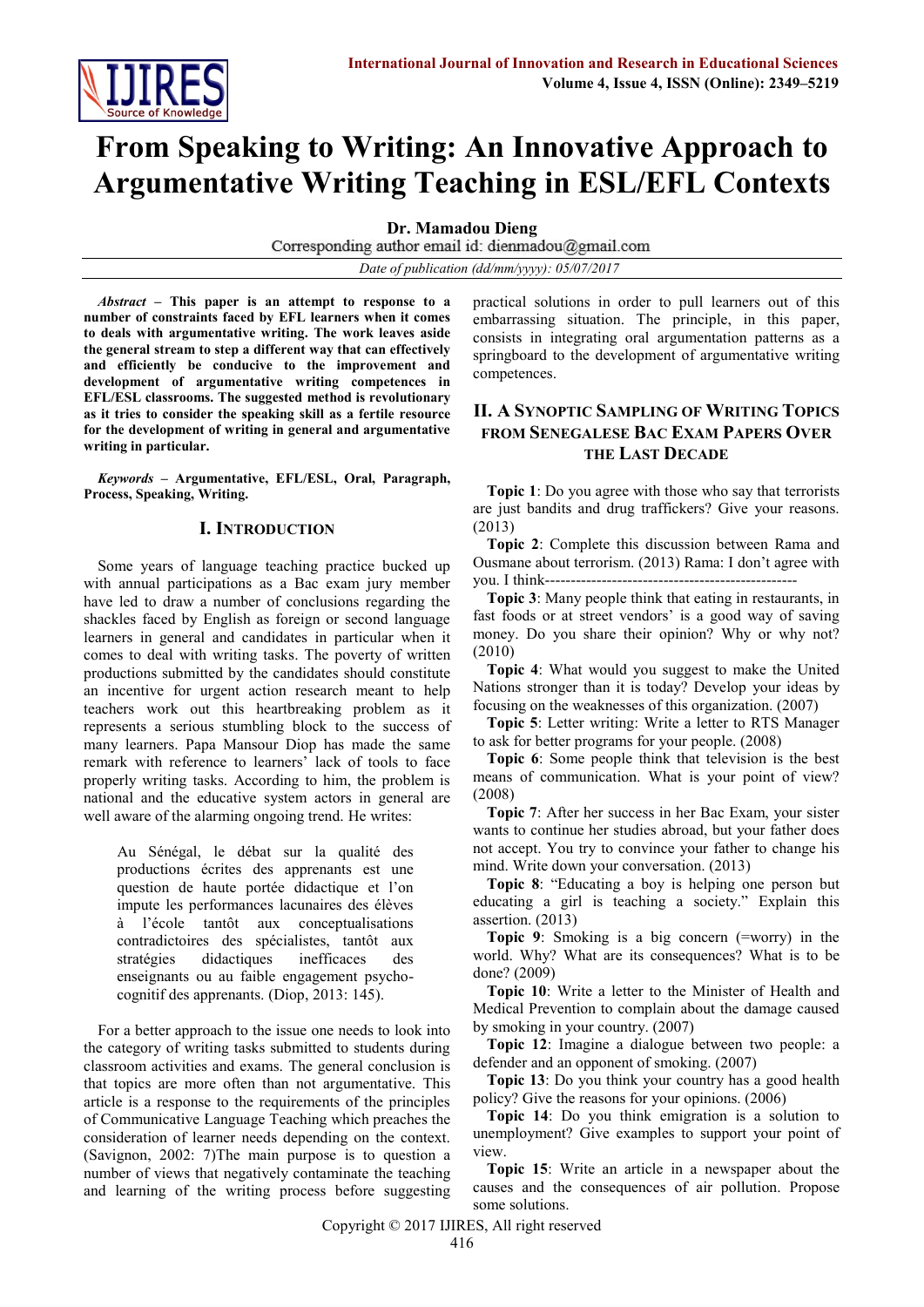

# **III. NEGATIVE AND PESSIMISTIC CONCEPTIONS OF WRITING**

The literature produced on the field of writing-skills development, especially in ESL/EFL contexts, is generally negative as it tends to convey an exaggerated view of the complexity of the task for teachers and learners. The attitude of teachers, with reference to the development of writing during classroom activities, can be regarded as a projection of this negative conception of writing which is often viewed as laborious, too demanding and challenging for learners. A glance at this literature will, undoubtedly, prove this pessimistic conception of writing that does not help learners feel free to indulge with assurance and confidence in writing activities. In his article "Integrating Reading and writing for Effective Language Teaching" Abu Rass delineates right, in his first lines, a perception of writing that is likely to demoralize language learners:

Writing is a difficult skill for native speakers and nonnative speakers alike, because writers must balance multiple issues such as content, organization, purpose, audience, vocabulary, punctuation, spelling, and mechanics such as capitalization. Writing is especially difficult for nonnative speakers because they are expected to create written products that demonstrate mastery of all the above elements in a new language. (1)

Rass' assertion is, basically, an overstatement as the conditions it poses might appear altogether, to be a Herculean challenge to meet for the language teacher or learner. His position takes the form of a very pessimistic theoretical formulation of the nature of the writing activity. The dramatization of the writing process remains a serious constrain, especially for second language learners who are likely to perceive the activity as completely out of their reach. Teachers and learners might lose confidence and motivation at their encounter with such statements. Carmen Manuel Cuenca and Rodrigo Fernández Carmona (2012: 45) have also been packed up in this virtually collective perception of writing. In their article, they tackle different types of writing. Still, their conception of the task, in general, remains the same as Rass'. Both hold the belief that writing is the hardest skill for student to develop as it requires a variety of challenging and rigorous behaviors.

This perception of writing, though relevant in many ways, does not participate in softening the writing task to language learners and teachers who are rather stressed and confused whenever they have to deal with it. I strongly believe in the possibility and the necessity to debunk this general mystification of writing by integrating the oral argumentative structure in the written argumentative process. The exposition of the 'kinship' between oral and written argumentation patterns has been momentous in dealing with argumentative writing with learners.

# **IV. DEBUNKING THE WRITING PROCESS: KINSHIP BETWEEN ORAL AND WRITTEN ARGUMENTATION PROCESSES**

Most EFL/ESL researchers and teachers tend to discard the oral communication process when tackling writingskill development with learners. The literature produced in the domain is often a promotion of reading as the fertile land that encloses the germs of writing and from which writing skills are supposed to spring up. Widdowson (1990), one of the giant theoreticians of CLT is a good exemplification of this tendency. His theoretical formulations rest on a postulation grounded upon the intertwining between reading and writing and the interdependence of the two skills. Mathiam Thiam steps the same perspective as Widdowson. For him, "the writing process starts with reading. It consists in exposing the learners to the mechanics of good writing by exploring discourse structure through organizational patterns or formats which can help the reader/writer perceive typical clause relations (…)." (Thiam, 2011: 82).

The above mentioned positions are relevant as they can serve as springboards to the development of writing skills. However, reading should not be taken as the sole way out to the development of writing. My belief is that the oral argumentation process can be of momentous help in teaching argumentative writing, especially, when it comes to deal with argumentative paragraph structuring. Let us remind that a paragraph is conventionally composed of three main parts. The first part is the topic sentence which constitutes the general idea, the leading idea of the paragraph. The topic sentence can be viewed as a sort of position-taking with reference to a theme. The second part of a paragraph consists of arguments supporting the taken position. The last part is the concluding sentence that can take the form of a summary of the illustrated taken position or a transitional sentence towards another position.

My postulation is that the written argumentative paragraph structure is nothing but an inspiration from truelife oral argumentation. Teachers should raise learners' awareness of their daily oral paragraphing. Learners should know that whenever they take a position in their interactions with their friends, schoolmates, parents, teachers, at home, on the street, in the school yard, during break times, at the playfield, with respect to a topic, they are indulging in a paragraph building process. It is because when they put forward a position/an idea (topic sentence) they might be required to convince their peers, parents, friends through illustrative arguments and examples. After giving the arguments that led to the position-taking, they may conclude with a pretentious statement as a sign of victory in an argumentative challenge they were invited. They may, also, conclude by recognizing the limits of the idea they had been illustrating. The written argumentative paragraph follows the same perspective, and sensitizing learners about that kinship between the oral argumentation they always go through and the written argumentation structure is a good means to debunk the task and earn learner courage and motivation.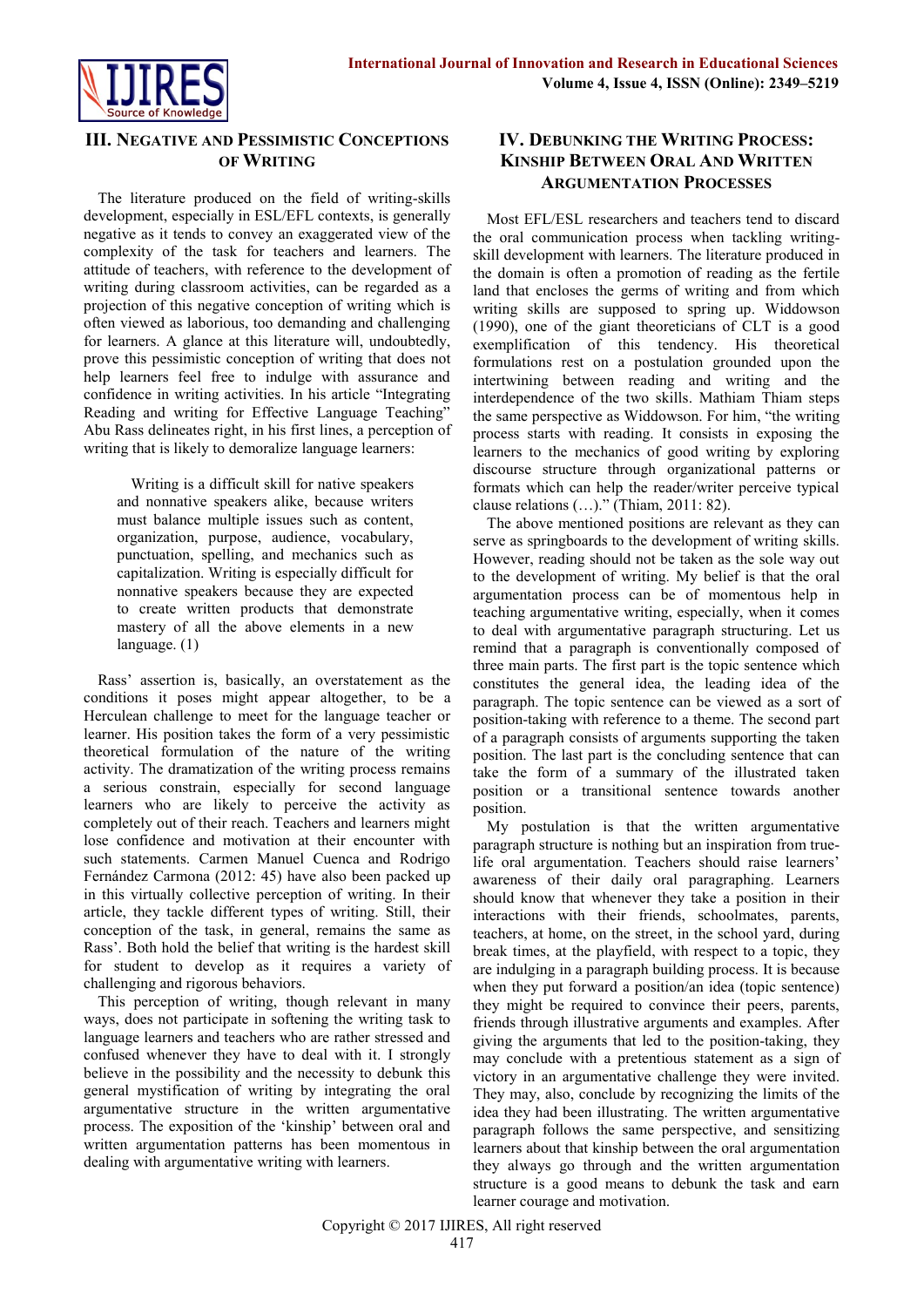

#### **V. HOW TO PROCEED**

After exposing the structure of oral argumentation and its kinship with the written argumentative paragraph the teacher can lead learners to examples of real-life argumentation procedures which I call 'oral paragraph'.

#### **A. THE ORAL PARAGRAPH: HOW IT WORKS**

**Step 1**: Propose a general topic to students as a communication context for the oral argumentation activity and make sure the learners feel at ease with the topic regarding its semantic and lexical attributes.

**Step 2**: Ask learners to take any position they like about the given topic (context).

**Step 3**: Whenever a student takes a position regarding the proposed communication context, invite the classmates to ask him/her a question like "why do you say that?" "Can you give arguments to support your idea?" "What motivates your position?" "What do you mean by that?" "I do not grasp your point very well. Can you tell us/me more?" The teacher can even recommend classmates to give, as in real oral communication, more aggressive, radical and provocative responses as a way to incite the position-taker to give convincing arguments. Those provocative reactions, on the part of the classmates, can take the form of statements like: "I think what you are saying is totally false! "That's nonsense! How can you prove it?" "That's a fake and superfluous idea!" etc.

**Step 4:** Ask the position-taker to answer his classmates' questions/attacks by giving arguments. Here, the teacher can associate the whole class in the argumentation process to help the position-taker with illustrative details and examples.

**Step 5:** As a last step, the teacher can ask the positiontaker and the classmates, as a whole, to give his/her/their last word at the end of the argumentative perspective they have gone through. The last word can be a satisfactory assessment/summary regarding the illustrated leading idea. It can also serve as recognition of the limits of the formulated and illustrated position.

**NB:** The teacher can repeat this activity over and over to ensure a better command of argumentative process structure on the part of the learners.

#### **B. FROM THE ORAL TO THE WRITTEN ARGUMENTATIVE PARAGRAPH**

This phase is the ultimate aim of the previous activity. The success of the first phase will presage a positive achievement of the present stage. Here, the challenge to meet is less demanding as it simply consists in writing out the spoken text, i.e. the oral argumentative paragraphs produced in the previous activity. Furthermore, the steps to take are, virtually, everywhere the same. In a Senegalese school context, the chalk board can, first and foremost, serve as room for the transcription of the oral argumentative paragraph.

**Step 1**: The teacher can divide the chalkboard into several parts (this will depend on the length and width of the board). Each part of the chalkboard is supposed to accommodate a paragraph related to the suggested writing topic.

**Step 2**: The teacher can ask the learners to repeat the positions (topic sentences) they took during the oral paragraphing phase and then write down each one in a specific divide of the chalkboard.

**Step 3**: Each taken position should be developed into a full written argumentative paragraph. The process consists in remembering or finding out arguments that have served as illustrative elements in the oral activity. The teacher's role will be twofold. S/he will, mainly, play the role of a journalist or investigator towards the learners. Secondly, s/he will serve as transcriber or secretary of the learners' answers on the chalkboard. The teacher will involve the whole class in the interaction. The activity is, therefore, a written collective investigation and search for supportive arguments and last impressions to each leading idea (topic sentence).

# **VI. FROM TEACHER-DEPENDENCE TO LEARNER AUTONOMY: TYPES OF CONSOLIDATION PARAGRAPH BUILDING ACTIVITIES**

As the production of written argumentative paragraphs is the ultimate goal of the lesson, the teacher should take the necessary time to lead students through the different stages that are essential to the building of learner autonomy. According to Jerrold Frank, "good teaching is timeless" (2012: 28).Besides, a successful teaching of writing in ESL/EFL contexts will require lots of patience and assistance on the part of teacher. Learners need timeconsuming guidance through a relatively long process of learner autonomy building. We believe that the achievement of learner writing autonomy does not occur in short spans of time, especially in ESL/EFL environments.

The postulation I always put forward to achieve this goal is based upon the metaphor of the learner as someone living a prison-like condition marked by obscurity and ignorance of realities beyond the walls. A brutal bridging of the gap that separates the two conditions can be a cause of confusion and disorientation as the two worlds are totally different and their marriage should not be a forced one. The learner is then comparable to that prisoner who is about to be released after a long period of detention. The prisoner needs assistance and guidance all the way from prison to society. The support of the penitentiary officials, the social workers, and the family will be necessary to endow the prisoner with social reinsertion competences. This process-oriented approach aims to lay the grounds of a successful social reinsertion of the prisoner who should be able to remain in line with social expectations and live as a normal individual agent. The following activities comply with a certain logic that is meant to help learners get gradually their independence from the teacher.

Copyright © 2017 IJIRES, All right reserved **Activity 1: Identification of paragraph logic and structure:** This activity consists in proposing jumbled sequences of a paragraph. The students will be required to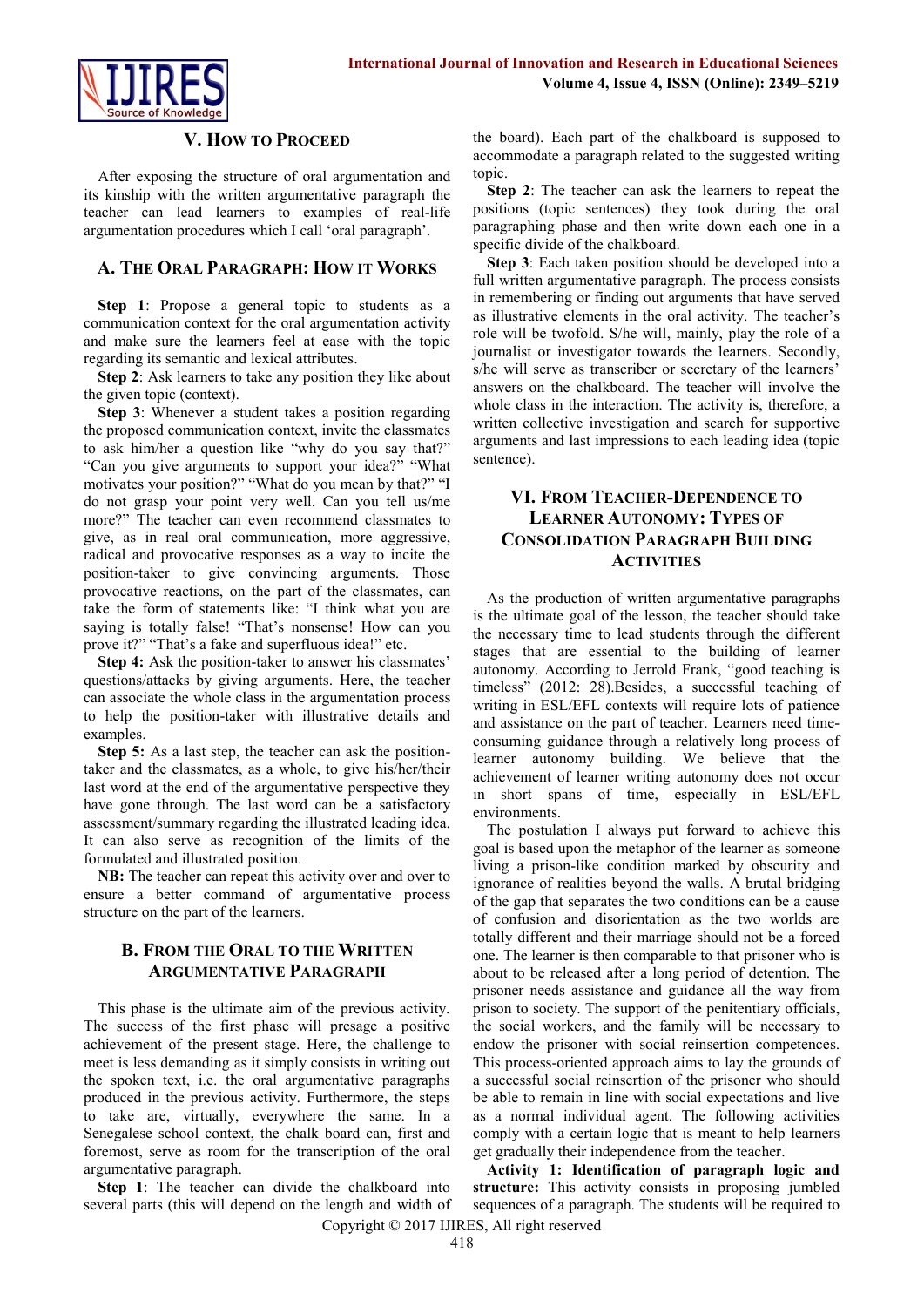

reorder the different sequences of the paragraph by identifying the Topic Sentence, the Supportive Arguments and the Concluding Sentence. Students will use their knowledge of oral and written paragraph structure to indulge successfully in the task.

**Activity 2**: **Producing appropriate Topic Sentences and Concluding ideas**. Here, the teacher puts at the disposal of the learners some supportive arguments to a missing Topic Sentence. The students' task will consist in producing appropriate Topic Sentences based upon the given arguments. The teacher can direct learners to the production of specific types of Concluding Sentences such as giving a brief summary of the argumentative process or showing/recognizing the limits of the illustrated idea (traditional sentence).

**Activity 3**: **Paragraph completion**: Here, the teacher only provides Topic Sentences and asks the learners to complete the paragraph by supplying illustrative arguments and concluding sentences.

**Activity 4: The skeleton paragraph:** The teacher will simply propose the skeleton, i.e. the basic framework of the paragraph constituting elements. Learners will use the suggested ideas to develop a full paragraph.

**Activity 5**: **Full paragraph building:** It is time for the learners to build paragraphs on their own as they have acquired the necessary skills to be autonomous writers. The teacher can provide standard topics (like Bac Exam topics format), raising different positions. Students will build paragraphs on the basis of each position raised by the topic. For instance, a topic dealing with causes, consequences and solutions will require the production of a three-paragraph essay.

#### **VII. CONCLUSION**

The approach is advantageous in many ways. Its implementation has always been helpful to learners, and this success is the founding reason of this paper which is nothing but a search for ways to better address the teaching and learning of argumentative writing in EFL/ESL contexts. The first positive dimension of the approach is that learner motivation is gained through the bridging of the gap between the oral and the written productions. Motivation is a crucial aspect in Communicative Language Teaching including the teaching of writing. That is what Savignon means when he pens: "The most successful teaching programs are those that take into account the affective as well as the cognitive aspects of language learning. They seek to involve learners psychologically as well as intellectually." (2002: 5) There is no denying that writing is a fearsome and uncomforting task to many learners who perceive it as too challenging and difficult. This negative impression is the logical outcome of some negative conceptions that present writing as "the hardest skill for our students to develop." (Cuenca and Carmona, 47) Learners need to be motivated in order to gain psychological and intellectual courage. Many theoreticians hold the belief that a successful learning enterprise will always emerge from a psychological acceptance and a certain interest (motivation) on the part of the learning agent (the student). Birane Faye goes with the stream when he argues:

…en apprentissage, l'intérêt et la motivation constituent des facteurs déterminants pour l'engagement dans les activités, la réalisation de performances, la progression régulière, l'atteinte des objectifs d'apprentissage et des fins assignées à l'éducation et à la formation et, au bout du compte, la réussite. (Faye, 2015: 21)

The demystification of the writing task, through the recognition of the kinship between daily real-life oral communication and written production, acts as an effective psychological impulse and helps increase learner motivation and confidence. The weight of the task is dramatically cut down in the mind of the learners as writing turns into an ordinary and exciting activity that is within the reach of each and every student who is endowed with the natural ability to produce oral argumentation, i.e. to formulate and defend opinions.

On top of the psychological advantage, there are practical positive aspects intrinsic to the approach. Its implementation helps students work out the challenge related to the required length of the written product. In Senegalese Bac exam topics, the candidates are generally required to produce pieces of writing of a fixed length. Unfortunately, the general remark made by ESL/EFL examiners is the quantitative poverty of written productions. Candidates tend to submit too short written productions which end up creating a negative impression on the part of the examiner. Worse still, some candidates simply set aside the writing part. Sensitizing about the functioning proximities between oral and written argumentative patterns is a successful remedial means to solve this problem faced by students, in general, and candidates, in particular. What I have excitedly noticed, after carrying out this method, is learners' automatic change in behavior which is perceived throughout the important increase in quantity production. Finally, I have come to the conclusion that the problem of candidates failing to meet the required length is a product of their ignorance or misunderstanding of argumentative procedure and functioning. The approach helps students become fluent and prolific writers. That's why I suggest teachers to ask their students to produce a piece of writing about a given topic before implementing this approach. This pre-approach written production will be an efficient evaluation tool as it can be compared to the post-approach production with reference to the length and the process. Last but not least, learners build knowledge about the functioning of argumentation in general which helps them indulge successfully in argumentative writing exercises such as giving opinions, defending viewpoints in contradictory dialogs and through letters, etc.

#### **REFERENCES**

#### [1] Abu Rass, Ruwaida, "Integrating Reading and Writing for Effective Language Teaching" *The English Teachers Forum*

Copyright © 2017 IJIRES, All right reserved